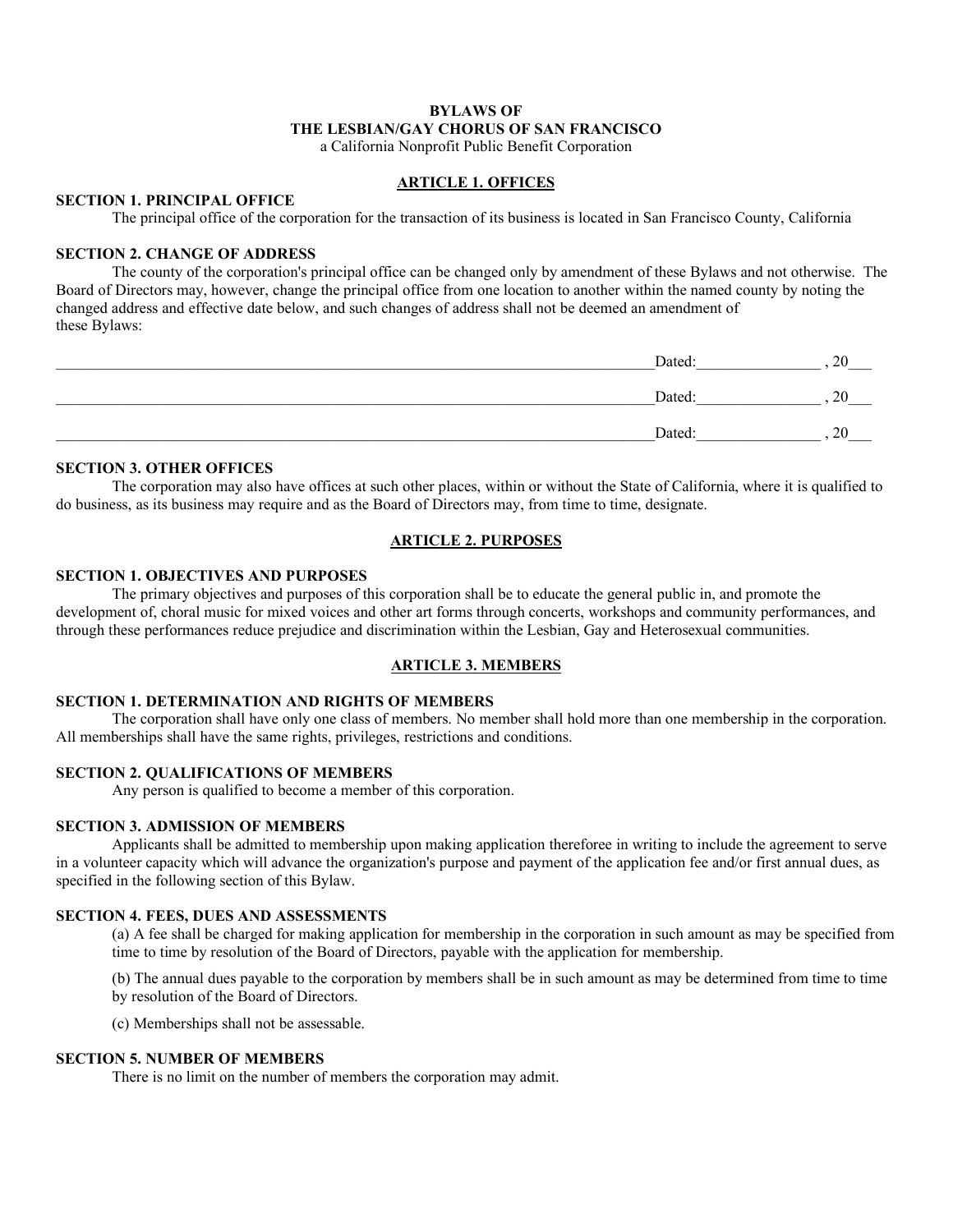#### **SECTION 6. MEMBERSHIP BOOK**

The corporation shall keep a membership book containing the name and address of each member. Termination of the membership of any member shall be recorded in the book, together with the date of termination of such membership. Such book shall be kept at the corporation's principal office and shall be available for inspection by any Director or member of the corporation during regular business hours.

The record of names and addresses of the members of this corporation shall constitute the membership list of this corporation and shall not be used, in whole or in part, by any person for any purpose not reasonably related to a member's interest as a member.

### **SECTION 7. NONLIABILITY OF MEMBERS**

A member of this corporation is not, as such, personally liable for the debts, liabilities, or obligations of the corporation.

## **SECTION 8. NONTRANSFERABILITY OF MEMBERSHIPS**

No member may transfer a membership or any right arising therefrom. All rights of membership cease upon the member's death.

#### **SECTION 9. TERMINATION OF MEMBERSHIP**

(a) Grounds for Termination. The memberships of a member shall terminate upon the occurrence of any of the following events:

(1) Upon his or her notice of such termination delivered to the President or Secretary of the corporation personally or by mail, such membership to terminate upon the date of delivery of the notice or date of deposit in the mail.

(2) Upon a determination by the Board of Directors the member has engaged in conduct materially and seriously prejudicial to the nature or purposes of the corporation.

(3) Upon failure to keep his or her membership current by paying dues at such "times" as established by resolution of the Board of Directors, such termination to be effective thirty (30) days after a written notification of delinquency is given personally or mailed to such member by the Secretary of the corporation. A member may avoid such termination by paying the amount of delinquent dues within a thirty (30) day period following the member's receipt of the written notification of delinquency.

(4) Upon failure to adhere to membership policies as established by resolution of the Board of Directors, such termination to be effective thirty (30) days after written notification by the Secretary of the corporation. Such policies shall be provided to the membership in writing and include a reasonable method for appeal.

(b) Procedure for Expulsion. Following the determination that a member should be expelled under subparagraph (a) (2) of this Section*,* the following procedure shall be implemented:

(1) A notice shall be sent by first-class or registered mail to the last address of the member as shown on the corporation's records, setting forth the expulsion and the reasons thereforee. Such notice shall be sent at least fifteen (15) days before the proposed effective date of the expulsion.

(2) The member being expelled shall be given an opportunity to be heard, either orally or in writing, at a hearing to be held not less than five (5) days before the effective date of the proposed expulsion. The hearing will be held by the Board of Directors in accordance with the quorum and voting rules set forth in these Bylaws applicable to the meetings of the Board. The notice to the member of his or her proposed expulsion shall state the date, time and place of the hearing on his or her expulsion.

(3) Following the hearing, the Board of Directors shall decide whether or not the member should in fact be expelled, suspended, or sanctioned in some other way. The decision of the Board shall be final*.*

(4) Any person expelled from the corporation shall receive a refund of dues already paid. The refund shall be prorated to return only the un-accrued balance remaining for the period of the dues payment.

### **SECTION 10. RIGHTS ON TERMINATION OF MEMBERSHIP**

All rights of a member in the corporation shall cease on termination of membership as herein provided.

#### **SECTION 11. AMENDMENTS RESULTING IN THE TERMINATION OF MEMBERSHIPS**

Notwithstanding any other provision of these Bylaws, if any amendment of the Articles of Incorporation or of the Bylaws of the corporation should result in the termination of all memberships or any class of memberships then such amendment or amendments shall be effected only in accordance with the provisions of Section 5342 of the California Nonprofit Public Benefit Corporation Law.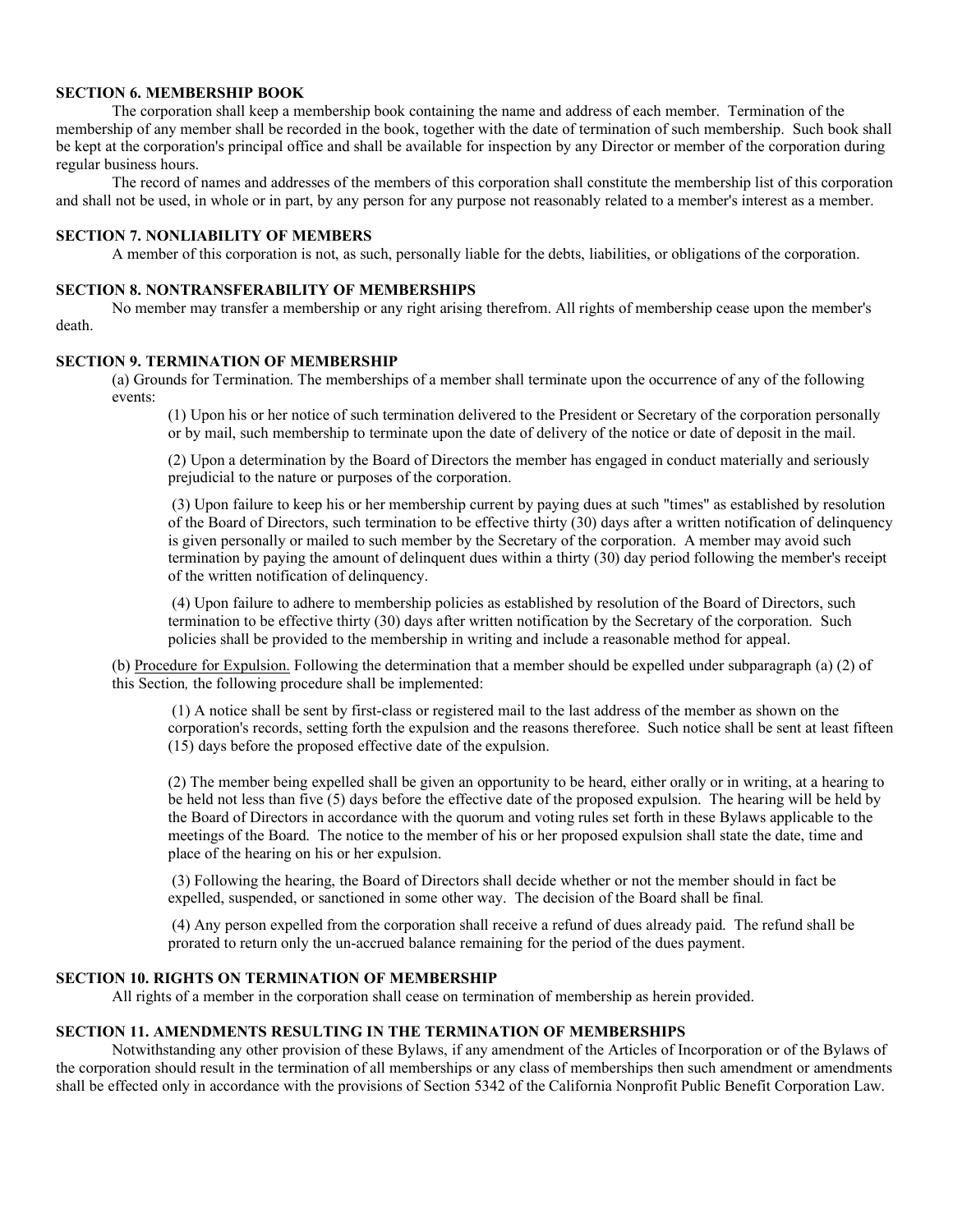# **ARTICLE 4. MEETINGS OF MEMBERS**

### **SECTION 1. PLACE OF MEETINGS**

Meetings of members shall be held at the location of weekly rehearsals of the corporation or at such other place or places within or without the State of California as may be designated from time to time by resolution of the Board of Directors.

### **SECTION 2. ANNUAL MEETINGS**

The members shall meet annually during the last quarter of each fiscal year for the purpose of electing Directors and transacting other business as may come before the meeting. The meeting time shall be established by the Board of Directors. The annual meeting of members for the purpose of electing Directors shall be deemed a regular meeting and any reference in these Bylaws to regular meetings of members refers to this annual meeting.

#### The election of Directors shall be as follows:

Candidates shall be divided into two slates: one consisting of members of the corporation and one consisting of community representatives who are not members of the corporation. Each voting member shall cast the number of votes for each slate equal to the number of Directors to be elected for that slate. If the Director At-Large is to be elected, each voting member shall have one additional vote for any remaining candidate of either slate. Voting shall be by ballot only and members may vote only once for a candidate. The candidates for each slate receiving the highest total of votes, up to and including the number of openings for that slate, all be elected as a Director. When the Director At-Large is to be elected, the candidate receiving the highest number of votes from the remaining candidates on both slates shall be elected.

# **SECTION 3, SPECIAL MEETINGS OF MEMBERS**

(a) Persons Who May Call Special Meetings of Members. Special meetings of members shall be called by the Board of Directors, the Chair of the Board, or the President of the corporation. In addition, special meetings of the members for any lawful purpose may be called by twenty percent (20%) or more the members.

### **SECTION 4. NOTICE OF MEETINGS**

(a) Manner of Notice. Whenever members are required or permitted to take action at a meeting, a written notice of the meeting shall be given by the Secretary of the corporation not less than ten (10) nor more than ninety (90) days before the date of the meeting to each member who, on the recorded date for the notice of the meeting, is entitled to vote thereat. Notice shall be deemed to have been given at the time when delivered personally or deposited in the mail. Notice of membership meeting shall state the place, date, and time of the meeting and (1) in the case of a special meeting, the general nature of the business to be transacted, and no other business may be transacted, or (2) in the case of a regular meeting, those matters which the Board, at the time notice is given, intends to present for action by the members. Subject to any provision to the contrary contained in these Bylaws, however, any proper matter may be presented at a regular meeting for such action. The notice of any meeting of members at which Directors are to be elected shall include the name of all those who are nominees at the time notice is given to members.

(b) Notice of Meetings Called by Members. If a special meeting is called by members as authorized by these Bylaws, the request for the meeting shall be submitted in writing, specifying the general nature of the business proposed to be transacted and shall be delivered personally or sent by registered mail to the Chair of the Board, President or Secretary of the corporation. The officer receiving the request shall promptly cause notice to be given to the members entitled to vote that a meeting will be held, stating the date of the meeting. The date for such meeting shall be fixed by the Board and shall not be less than thirty-five (35) no more than ninety (90) days after the receipt of the request for the meeting by the officer. If the notice is not given within twenty (20) days after the receipt of the request, persons calling the meeting may give the notice themselves.

(c) Waiver of Notice of Meeting. The transactions of any meeting of members, however called and notice, and wherever held, shall be as valid as though taken at a meeting duly held after regular call and notice, if a quorum is present either in person, and if, either before or after the meeting, each of the persons entitled to vote, not present in person, signs a written waiver of notice or a consent to the holding of the meeting or an approval of the minutes thereof. All such waivers, consents and approvals shall be filed with the corporate records or made a part of the minutes of the meeting. Waiver of notices or consents need not specify either the business to be transacted or the purpose of any regular or special meeting of members, of the matters specified in subparagraph (f) of this section, the wavier of notice or consent shall state the general nature of the proposal.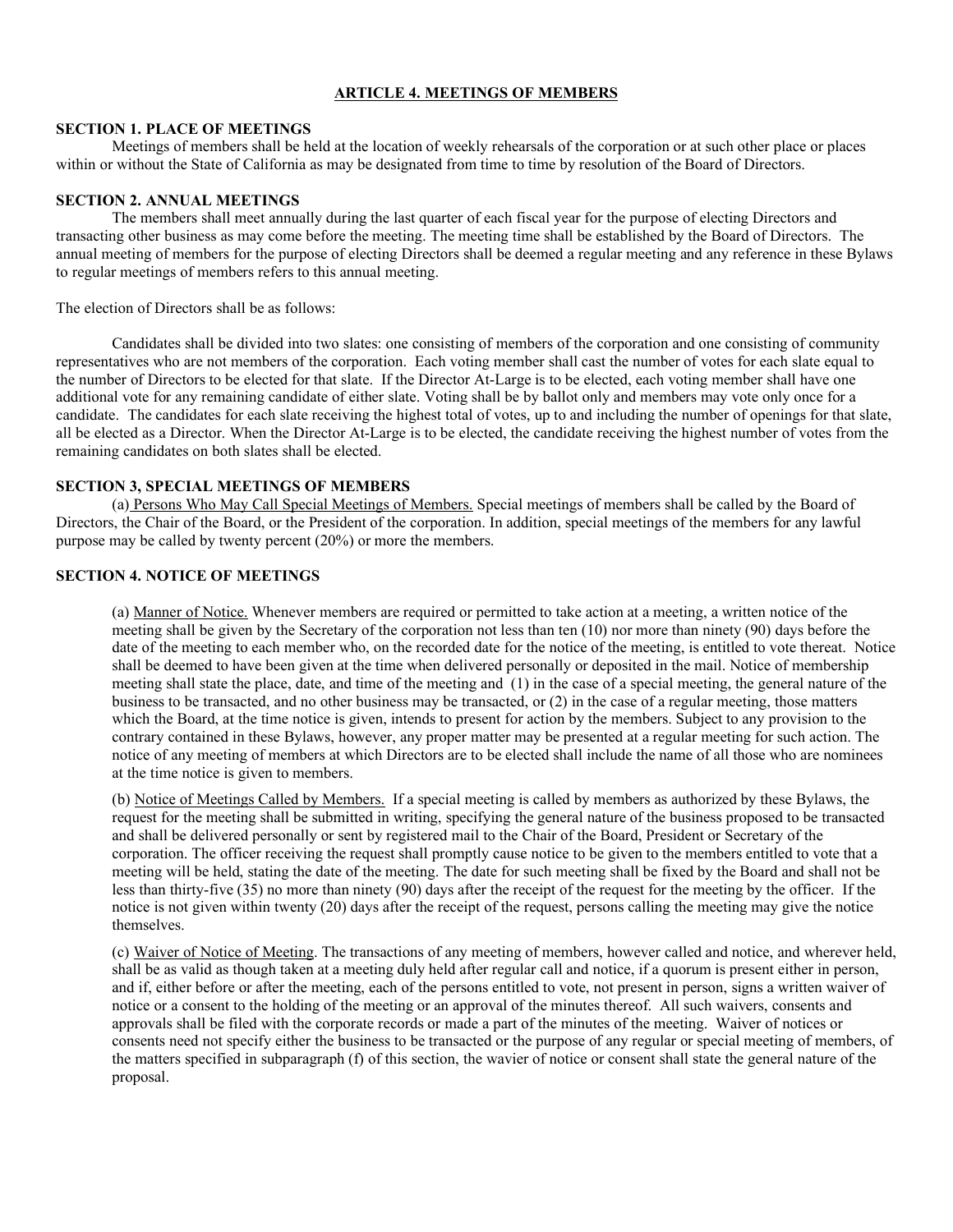(d) Special Notice Rules for Approving Certain Proposals. If action is proposed to be taken or is taken with respect to the following proposals, such action shall be invalid unless unanimously approved by those entitled to vote or unless the general nature of the proposal is stated in the notice of meeting or in any written waiver of notice:

(1)Removal of directors without cause;

(2)Filling of vacancies on the Board by members;

(3)Amending the Articles of Incorporation; and

(4)An election to voluntarily wind up and dissolve the corporation.

### **SECTION 5. QUORUM FOR MEETINGS**

A quorum shall consist of forty percent (40%) of the voting members of the corporation.

The members present at a duly called and held meeting at which a quorum is initially present may continue to do business notwithstanding the loss of a quorum at the meeting due to a withdrawal of members from the meeting provided that any action taken after the loss of a quorum must be approved by at least a majority of the members required to constitute a quorum.

### **SECTION 6. MAJORITY ACTION AS MEMBERSHIP ACTION**

Every act or decision done or made by majority of voting members present in person at a duly held meeting at which a quorum is present is the act of the member, unless the law, the Articles of Incorporation of this corporation, or these Bylaws require a greater number.

#### **SECTION 7. VOTING RIGHTS**

Each member is entitled to one vote on each matter submitted to a vote by the members. Voting at duly held meetings shall be by voice vote. Election of Directors, however, shall be by ballot.

#### **SECTION 8. PROXY VOTING**

Members entitled to vote shall not be permitted to vote or act by proxy, and no provision in the Bylaws referring to proxy voting shall be construed to permit any member to vote or act by proxy.

### **SECTION 9. CONDUCT OF MEETINGS**

Meetings of members shall be presided over by the Chair of the Board, or, .if there is no Chair, by the President of the corporation or, in his or her absence or by a Chair chosen by a majority of the voting members present in person. The Secretary of the corporation shall act as Secretary of all meetings of members, provided that in his or her absence, the presiding officer shall appoint another person to act as Secretary of the meeting.

Meetings shall be governed by Roberts' Rules of Order, as such rules may be revised from time to time, insofar as such rules are not inconsistent with or in conflict with these Bylaws, with the Articles of Incorporation of this corporation, or with any provision of law.

### **SECTION 10. REASONABLE NOMINATION AND ELECTION PROCEDURES**

This corporation shall make available to members reasonable nomination and election procedures with respect to the election of Directors by members. Such procedures shall be reasonable given the nature, size and operations of the corporation, and shall include:

(a) A reasonable means of nominating persons for election as Directors.

(b) A reasonable opportunity for a nominee to communicate to the members the nominee's qualifications and the reasons for the nominees' candidacy.

(c) A reasonable opportunity for all nominees to solicit votes.

(d) A reasonable opportunity for all members to choose among the nominees.

Upon the written request by any nominee for election to the Board and the payment with such request of the reasonable costs of mailing (including postage) the corporation shall, within ten (10) business days after such request (provided payment has been made) mail to all members or such portion of them that the nominee way reasonably specify, any material which the nominee shall furnish and which is reasonably related to the election, unless the corporation within five (5) business days after the request allows the nominee, at the corporation's option, the right to do either of the following:

(1) inspect and copy the record of all members' names, addresses and voting rights, at reasonable times, upon five (5) business days' prior written demand upon the corporation, which demand shall state the purpose for which the inspection rights are requested; or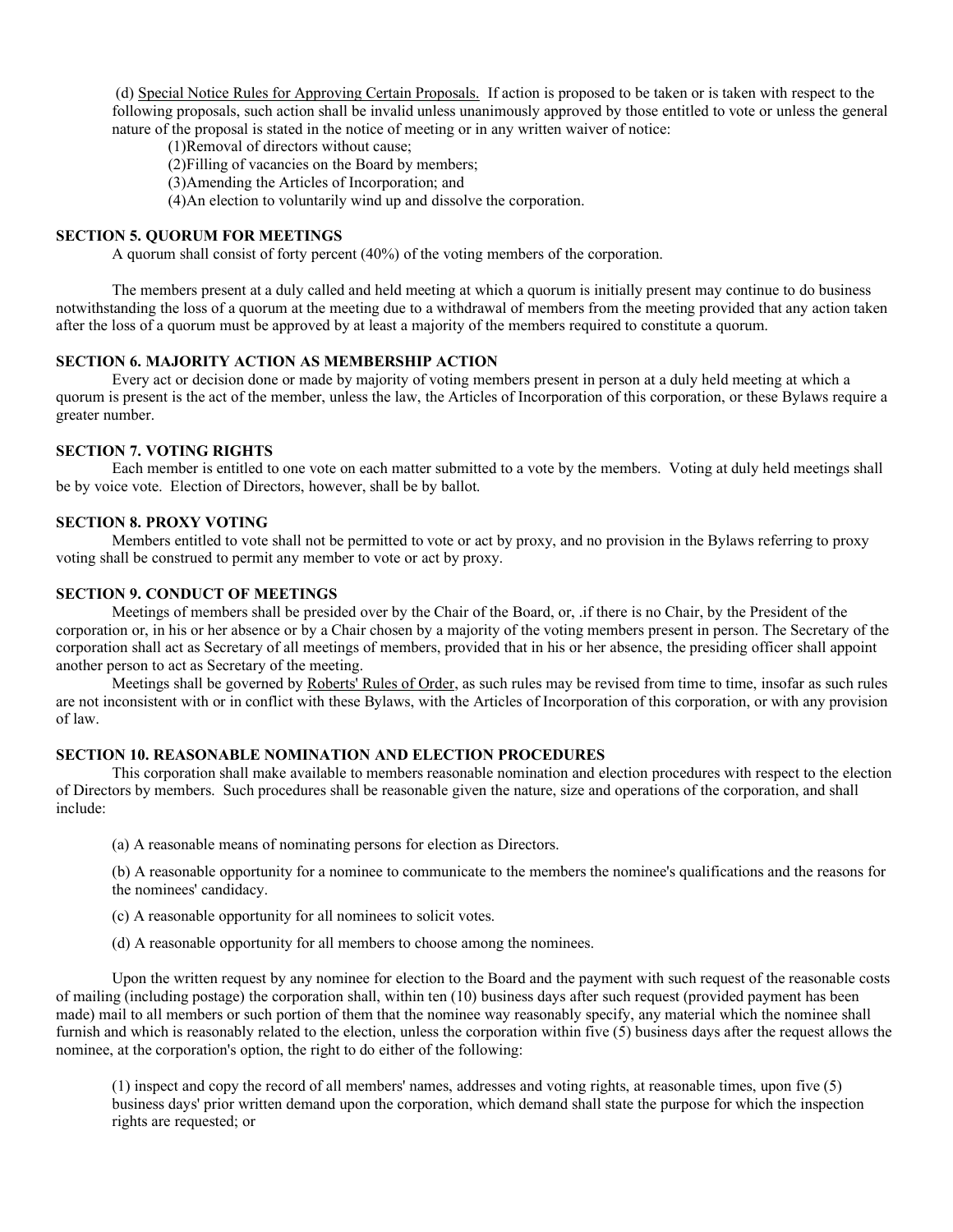(2) obtain from the Secretary, upon written demand and payment of a reasonable charge, a list of the names, address and voting rights of those members entitled to .vote for the election of Directors, as of the most recent record date for which it has been compiled or as of any date specified by the nominee subsequent to the date of demand. The demand shall state the purpose for which the list is requested and the membership list shall be made available on or before .the later of ten (10) business days after the demand is received or after the date specified therein as the date as of which the list is to be compiled.

If the corporation distributes any written election material soliciting votes for any nominee for Director at the corporation's expense, it shall make available, at the corporation's expense, to each other nominee, *in* or with the same material, the same amount of space that is provided any other nominee, with equal prominence, to be used by the nominee for a purpose reasonably related to the election.

#### **SECTION 11. RECORD DATE FOR MEETINGS**

The record date for purposes of determining the member entitled to notice, voting rights, or any other right with respect to a meeting of member of any other lawful membership action, shall be fixed pursuant to Section 5611 of the California Nonprofit Public Benefit Corporation Law.

#### **ARTICLE 5. DIRECTORS**

#### **SECTION 1. NUMBER**

The corporation shall have an odd number of elected Directors with no less than seven (7) and no more than fifteen (15) Directors. Additionally, officers holding the positions of the Artistic Director and the Chorus Manager of the corporation shall be Directors. Collectively they shall be known as the Board of Directors. The exact number of elected Directors shall be set by policy of the membership prior to voting for the Directors.

### **SECTION 2. POWERS**

Subject to the provisions of the California Nonprofit Public Benefit Corporation Law and any limitations *in* the Articles of Incorporation and Bylaws relating to action required or permitted to be taken or approved of this corporation shall be conducted and all corporate powers shall be exercised by or under the direction of the Board of Directors.

#### **SECTION 3. DUTIES**

It shall be the duty of the Directors to:

(a) Perform any and all duties imposed on them collectively or individually by law, by the Articles of Incorporation of the corporation, or by these Bylaws.

(b) Appoint and remove, employ and discharge, and, except as otherwise provided in these Bylaws, prescribe the duties and fix the compensation, if any, of all officers, agents and employees of the corporation.

(c) Supervise all officers, agents and employees of the corporation to assure that their duties are performed properly.

(d) Meet at such times and places as required by these Bylaws.

(e) Register their address with the Secretary of the corporation, and notices of meetings mailed or telegraphed to them at such addresses shall be valid notices thereof.

## **SECTION 4. TERMS OF OFFICE**

Elected positions of the Board of Directors will be voted upon at the first, annual meeting of the membership after the acceptance of these Bylaws. For this election only, the candidates from each slate receiving the most votes equal to half the number of Directors of their respective slate shall serve for two (2) years and the remaining Directors shall serve for one (1) year. The Director At-Large shall serve for two (2) years.

Thereafter, each elected Director shall hold office for two (2) years until the annual meeting upon which the term expires, and until his or her successor is elected and qualifies.

The Artistic Director and Chorus Manager shall serve as Directors only so long as they remain in the capacities of their respective offices.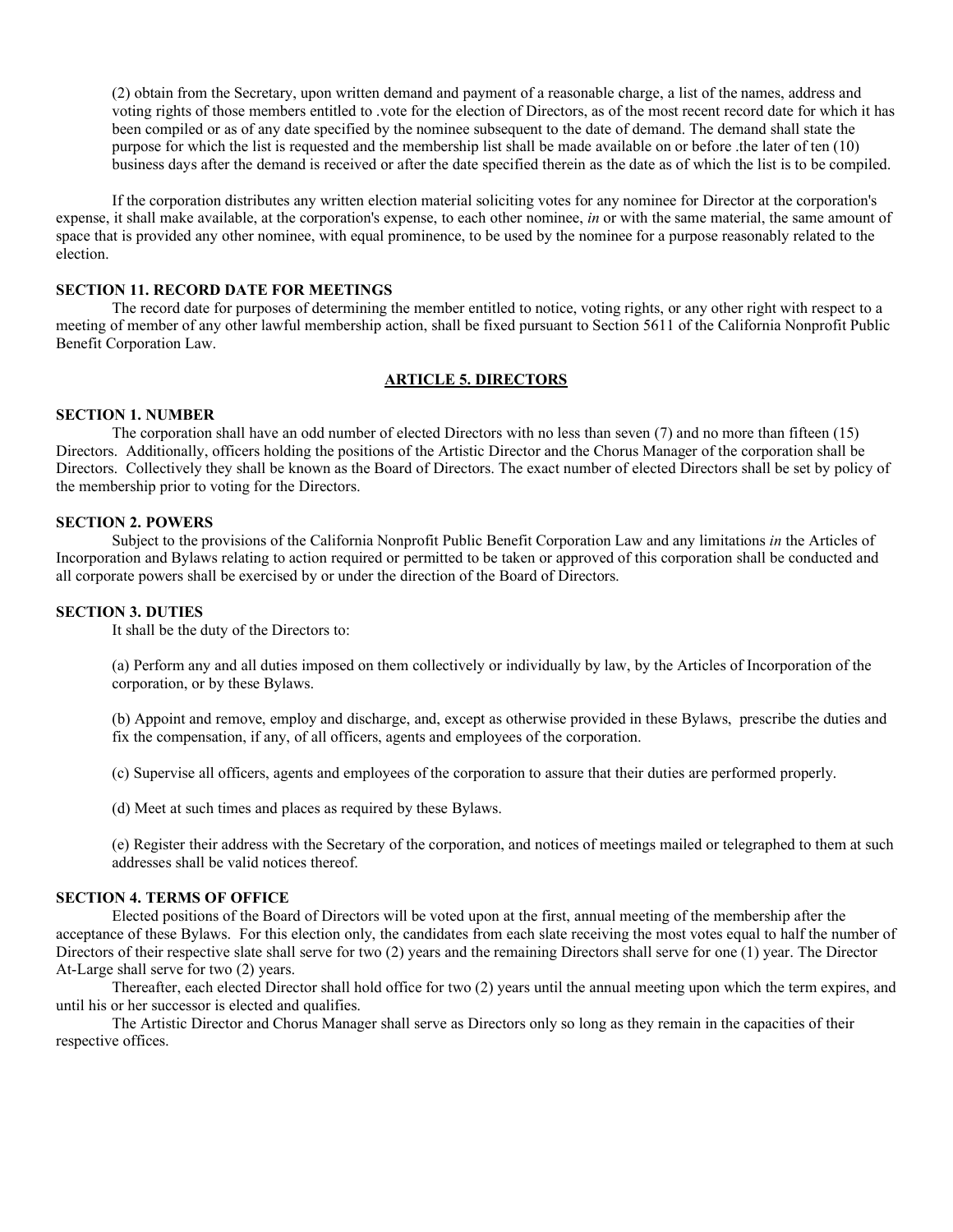#### **SECTION 5. COMPENSATION**

Directors shall serve without compensation except that they shall be allowed reasonable advancement or reimbursement for expenses incurred in the performance of their regular duties as specified in Section 3 of this Article. Directors may not be compensated for rendering services to the corporation in any capacity other than Director unless such other compensation is reasonable and is allowable under the provisions of Section 6 of this Article.

### **SECTION 6. RESTRICTION REGARDING INTERESTED DIRECTORS**

Notwithstanding any other provision of these Bylaws, not more than forty-nine percent (49%) of the persons serving on the Board may be interested persons. For purposes of this Section, "interested persons" mean either:

(a) Any person currently being compensated by the corporation for services rendered it within the previous twelve (12) months, whether as a

full- or part-time officer or other employee, independent contractor, or otherwise, excluding any reasonable compensation paid to a Director as Director; or

(b) Any brother, sister, ancestor, descendant, spouse, brother-in-law, sister-in-law, son-in-law, daughter-in-law, mother-inlaw, or father-in-law of any such person.

### **SECTION 7. PLACE OF MEETINGS**

Meetings shall be held at the principal office of the corporation unless otherwise provided by the Board or at such place within or without the State of California which has been designated from time to time by resolution *of* the Board *of* Directors. In the absence of such designation, any meeting not held at the principal office of the corporation shall be valid only if held on the written consent of all Directors given either before or after the meeting and filed with the Secretary of the corporation or after all Board members have been given written notice of the meeting as hereinafter provided for special meetings of the Board. Any meeting, regular or special, may be held by conference telephone or similar communications equipment, so long as all Directors participating in such meeting can hear one another.

### **SECTION 8. REGULAR AND ANNUAL MEETINGS**

Regular meetings of Directors shall be held monthly at a time designated by the Board of Directors at the first meeting of the corporation's fiscal year.

#### **SECTION 9. SPECIAL MEETINGS**

Special meetings *of* the Board of Directors may be called by the Chair of the Board, the President, the Secretary, or by any two Directors, and such meetings shall be held at the place within or without the State of California, designated by the person or persons calling the meeting, and in the absence of such designation, at the principal office of the corporation.

### **SECTION 10. NOTICE OF MEETINGS**

Regular meetings of the Board may be held without notice.

Special meetings of the Board shall be held upon four (4) days notice by first-class mailed or forty-eight (48) hours notice delivered personally or by telephone. If sent by mail, the notice shall be deemed to be delivered on its deposit in the mails.

#### **SECTION 11. WAIVER OF NOTICE AND CONSENT TO HOLDING MEETING**

The transactions of any meeting of the Board, however called and noticed or wherever held, shall be as valid as though the meeting had been duly held after proper call and notice, provided a quorum, as hereinafter defined, is present and provided that either before or after the meeting each Director not present signs a waiver of notice or a consent to the holding the meeting or an approval of the minutes thereof. All such waivers, consents and approvals shall be filed with the corporate records or made a part of the minutes of the meeting.

#### **SECTION 12. QUORUM FOR MEETINGS**

A quorum shall consist of a majority of the active Directors )but no less than four (4)).

### **SECTION 13. MAJORITY ACTION AS BOARD ACTION**

Every act or decision done or made by a majority of the Directors present at a meeting duly held at which a quorum is present is the act of the Board of Directors, unless the Articles of Incorporation or Bylaws of the corporation, or provisions of the California Nonprofit Public Benefit Corporation Law, particularly those provisions relating to appointment of committees (Section 5212), approval of contracts or transactions in which a Director has a material financial interest (Section 5233) and indemnification of Directors (Section 5238e), require a greater percentage or different voting rules for approval of a matter by the Board.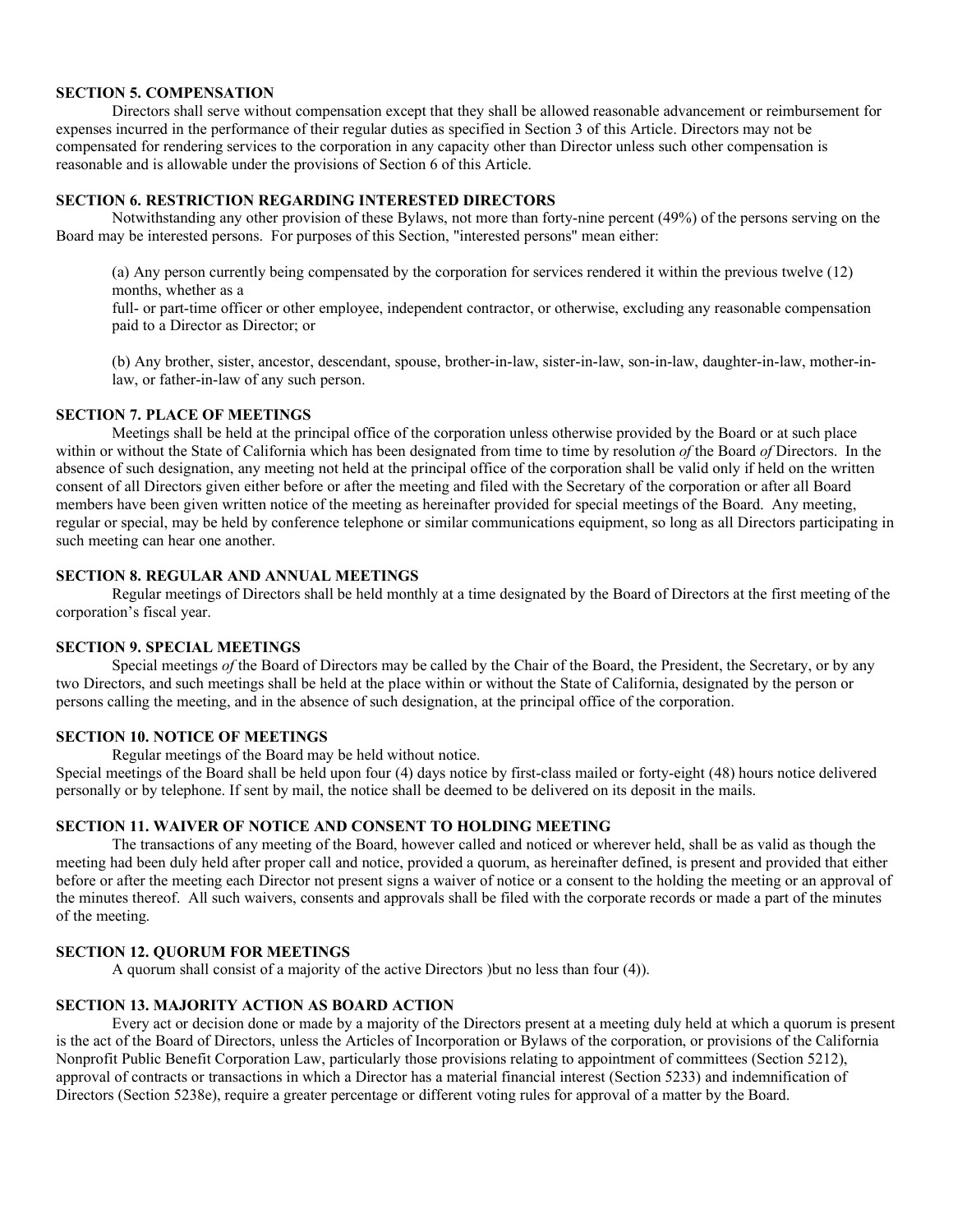#### **SECTION 14. CONDUCT OF MEETINGS**

Meetings of the Board of Directors shall be presided over by the Chair of the Board, or, if no such person has been so designated or, in his or her absence, the President of the corporation or, in the absence of each of these persons, by a Chair chosen by a majority of the Directors present at the meeting. The Secretary of the corporation shall act as Secretary of all meetings of the Board, provided that in his or her absence, the presiding officer shall appoint another person to act as Secretary of the meeting.

Meetings shall be governed by Roberts' Rules of Order, as such rules may be revised from time to time, insofar as such rules are not inconsistent with or in conflict with these Bylaws, with the Articles of Incorporation of this corporation, or with provisions of law.

## **SECTION 15. ACTION BY UNANIMOUS WRITTEN CONSENT WITHOUT A MEETING**

Any action required or permitted to be taken by the Board of Directors under any provision of law may be taken without a meeting if all members of the Board shall individually or collectively consent in writing to such action. For the purposes of this section only, "all members of the Board" shall not include any "interested Director" as defined in Section 5233 of the California Nonprofit Benefit Corporation Law. Such written consent or consents shall have the same force and effect as the unanimous vote of the Directors. Any certificate or other document filed under any provision of law which relates to action so taken shall state the action was taken by unanimous written consent of the Board of Directors without a meeting and that the Bylaws of this corporation authorize the Directors to so act, and such statement shall be prima facie evidence of such authority.

#### **SECTION 16. VACANCIES**

Vacancies on the Board of Directors shall exist (1) on the death, resignation or removal of any Director, and (2) whenever the number of authorized Directors is increased.

The Board of Directors may declare vacant the office of a Director who has been declared of unsound mind by a final order of court, or convicted of a felony, or been found by a final order or judgment of any court to have breached any duty under Section 5230 and following of the California Nonprofit Public Benefit Corporation Law. A Director who is absent without excuse from two (2) consecutive meetings of the Board shall automatically be deemed to have resigned. The Secretary shall send written notice of such effect, and the vacancy shall thereafter be filled as provided in these Bylaws. If the corporation has less than fifty (50) members, Directors may be removed without cause by a majority of all members, or, if the corporation has fifty (50) or more members, by vote of a majority of the votes represented at a membership meeting at which a quorum is present.

Any Director may resign effective upon giving written notice to the Chair of the Board, the President, the Secretary or the Board of Directors, unless the notice specifies a later time for the effectiveness of such resignation. No Director may resign if the corporation would then be left without a duly elected Director or Directors in charge of its affairs, except upon notice to the Attorney General.

Up to one-third of the authorized number of Directors may be designated by approval of the Board or, if the number of Directors then in office is less than a quorum, by (1) the unanimous written consent of the Directors then in office, (2) the affirmative vote of a majority of the Directors then in office at a meeting held pursuant to notice or waivers of notice complying with this Article of these bylaws, or (3) a sole remaining Director. All designated Directors shall have full power of Director until the next annual or special members meeting, and will serve for the completion of the term when approved by the members at such meeting. The members of this corporation may elect a Director at any time to fill any vacancy not filled by the Directors.

A person elected to fill a vacancy as provided in this Section shall hold office until the next annual election of the Board of Directors or until his or her death, resignation or removal from office.

#### **SECTION 17. NONLIABILITY OF DIRECTORS**

The Directors shall not be personally liable for the debts, liabilities, or other obligations of the corporation.

### **SECTION l8. INDEMNIFICATION BY CORPORATION OF DIRECTORS, OFFICERS, EMPLOYEES AND OTHER AGENTS**

To the extent that a person who is, or was, a Director, officer, employee or other agent of this corporation has been successful on the merits in defense of any civil, criminal, administrative or investigative proceeding brought to

procure judgment against such person by reason of the fact that he or she is, or was, an agent of the corporation, or has been successful in defense of any claim, issue or matter, therein; such person shall be indemnified against expenses actually and reasonably incurred by the person in connection with such proceeding.

If such person either settles any such claim or sustains a judgment against him or her, then indemnification against expenses, judgments, fines, settlements and other amounts reasonably incurred in connection with such proceedings shall be provided by this corporation, but only to the extent allowed by, and in accordance with the requirements of, Section 5238 of the California Nonprofit Public Benefit Corporation Law.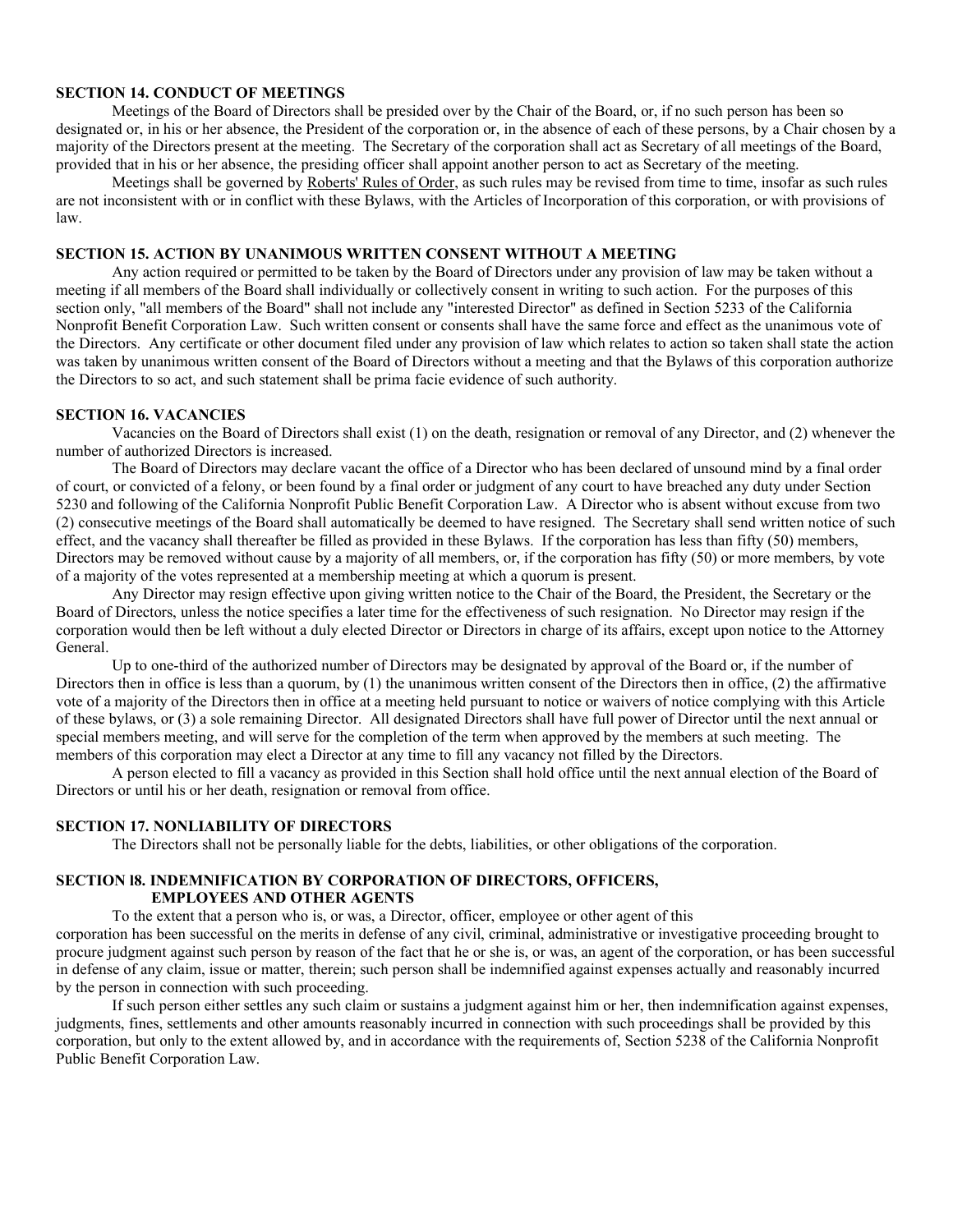## **SECTION 19. INSURANCE FOR CORPORATE AGENTS**

The Board of Directors may adopt a resolution authorizing the purchase and maintenance of insurance on behalf of any agent of the corporation (including a Director, officer, employee or other agent of the corporation) against any liability other than for violating provisions of California Nonprofit law relating to self-dealing (Section 5233 of the Public Benefit Corporation Law) asserted against or incurred by the agent in such capacity or arising out of the agent's status as such, whether or not the corporation would have the power to indemnify the agent against such liability under the provisions of Section 5238 of the California Nonprofit Public Benefit Corporation Law.

## **ARTICLE 6. OFFICERS**

#### **SECTION 1. NUMBER OF OFFICERS**

The officers of this corporation shall be a President, an Artistic Director, a Chorus Manager, a Secretary and a chief financial officer who shall be designated the Treasurer. The corporation may also have, as determined by the Board of Directors, a Chair of the Board, one or more Vice-Presidents, Assistant Secretaries, Assistant Treasurers, or other officer who serve at the pleasure of the Board. Any number of offices may be held by the same person except that neither the Secretary nor the Treasurer may serve as the President or Chair of the Board. The Chorus Manager and Artistic Director shall serve as non-voting ex-officio members of the Board.

#### **SECTION 2. QALIFICATION, ELECTION AND TERM OF OFFICE**

Any person may serve as officer of this corporation. Officers shall be chosen annually by the Board of Directors and each officer shall hold office until he or she resigns or is removed or is otherwise disqualified to serve, or until his or her successor shall be elected and qualified, whichever occurs first.

### **SECTION 3. REMOVAL AND RESIGNATION**

Any officer may be removed, either with or without cause, by the Board of Directors, at any time. Any officer may resign at any time by giving written notice to the Board of Directors or to the President or Secretary of the corporation. Any such resignation shall take effect at the date of the receipt of such notice or at any later date specified therein, and, unless otherwise specified therein, the acceptance of such resignation shall not be necessary to make it effective. The above provisions of this Section shall be superseded by any conflicting terms of a contract which has been approved or ratified by the Board of Directors relating to the employment of any officer of the corporation.

#### **SECTION 4. VACANCIES**

Any vacancy caused by the death, resignation, removal, disqualification, or otherwise, of any officer shall be filled by the Board of Directors. In the event of a vacancy in any office other than that of President, such vacancy may be filled temporarily by appointment by the President until such time as the Board shall fill the vacancy. Vacancies occurring in offices of officers appointed at the discretion of the Board may or may not be filled as the Board shall determine.

### **SECTION 5. DUTIES OF PRESIDENT**

The President shall be the chief executive officer of the corporation and shall, subject to the control of the Board of Directors, supervise and control the affairs of the corporation and the activities of the officers. He or she shall perform all duties incident to his or her office and such other duties as may be required by law, by the Articles of Incorporation of this corporation, or by these Bylaws, or which may be prescribed from time to time by the Board of Directors. Unless another person is specifically appointed as chair of the Board of Directors, he or she shall preside at all meetings of the Board of Directors. If applicable, the President shall preside at all meetings of the members. Except as otherwise expressly provided by law, by the Articles of Incorporation, or by these Bylaws, he or she shall, in the name of the corporation, execute such deeds, mortgages, bonds, contracts, checks, or other instruments which may from time to time be authorized by the Board of Directors.

## **SECTION 6. DUTIES OF THE ARTISTIC DIRECTOR**

The Artistic Director will manage the day-to-day artistic affairs of the corporation, subject to the direction of the President.

## **SECTION 7. DUTIES OF THE CHORUS MANAGER**

The Chorus Manager will manage the day-to-day business affairs of the corporation, subject to the direction of the President.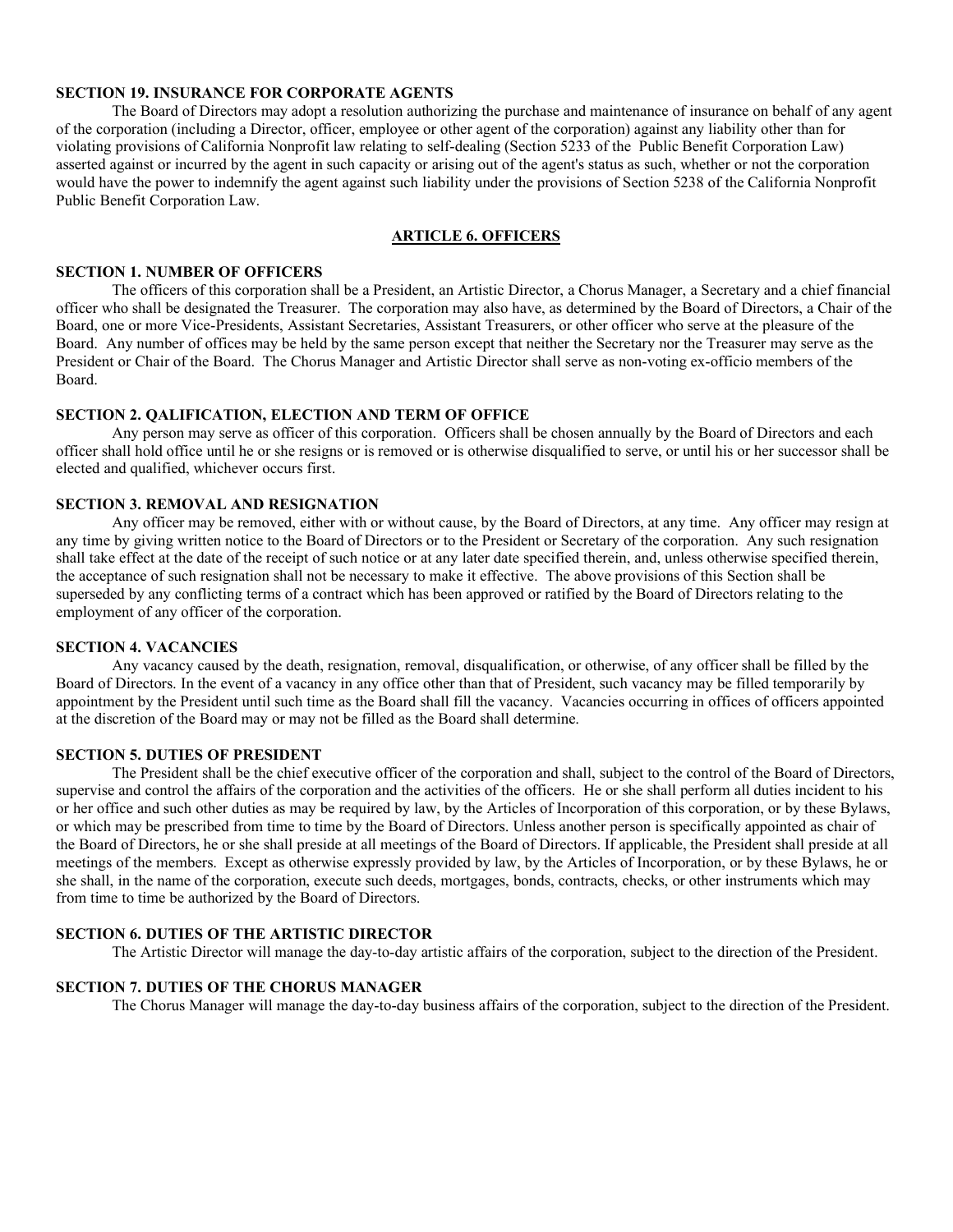#### **SECTION 8. DUTIES OF SECRETARY**

The Secretary shall:

Certify and keep at the principal office of the corporation the original, or a copy, of these Bylaws as amended or otherwise altered to date.

Keep at the principal office of the corporation or at such other place as the Board may determine, a book of minutes of all meetings of the Directors, and, if applicable, meetings of committees of Directors and of members, recording therein the time and place of holding, whether regular or special, how called, how notice thereof was given, the names of those present or represented at the meeting, and the proceedings thereof.

See that all notices are duly given in accordance with the provisions of these Bylaws or as required by law.

Be custodian of the records and of the seal of the corporation and see that the seal is affixed to all duly executed documents, the execution of which on behalf of the corporation under its seal is authorized by law or by these Bylaws.

Keep at the principal office of the corporation a membership book containing the name and address of each and any members, and, in the case where any membership has been terminated, he or she shall record such fact in the membership book together with the date on which such membership ceased.

Exhibit at all reasonable times to any Director of the corporation, or to his or her agent or attorney, on request therefore, the Bylaws, the membership book, and the minutes of the proceedings of the Directors of the corporation.

In general*,* perform all duties incident to the office of Secretary and such other duties as may be required by law, by the Articles of Incorporation of this corporation, or by these Bylaws, or which may be assigned to him or her from time to time by the Board of Directors.

#### **SECTION 9. DUTIES OF TREASURER**

Subject to the provision of these Bylaws relating to the "Execution of Instruments, Deposits and Funds", the Treasurer shall:

Have charge and custody of, and be responsible for, all funds and securities of the corporation, and deposit all such funds in the name of the corporation in such banks, trust companies, or other depositories as shall be selected by the Board of Directors.

Receive, and give receipt for, monies due and payable to the corporation from any source whatsoever.

Disburse or cause to be disbursed the funds of the corporation as may be directed by the Board of Directors, taking proper vouchers for such disbursements.

Keep and maintain adequate and correct accounts of the corporation's properties and business transactions, including accounts of its assets, liabilities, receipts, disbursements, gains and losses.

Exhibit at all reasonable times the books of account and financial records to any Director of the corporation, or to his or her agent or attorney, on request therefore.

Render to the President and Directors,. whenever requested, an account of any or all of his or her transactions as Treasurer and of the financial condition of the corporation.

Prepare, or cause to be prepared, and certify, or cause to be certified, the financial statements to be included in any required reports.

In general, perform all duties incident to the office of Treasurer and such other duties as may be required by law, by the Articles of Incorporation of this corporation, or by these Bylaws, or which may be assigned to him or her from time to time by the Board of Directors.

#### **SECTION 10. COMPENSATION**

The salaries of the officers, if any, shall be fixed from time to time by resolution of the Board of Directors, and no officer shall be prevented from receiving such salary by reason of the fact that he or she is also a Director of the corporation, provided, however, that such compensation paid a Director for serving as an officer of this corporation shall only be allowed if permitted under the provisions of Article 5, Section 6, of these Bylaws. In all cases, any salaries received by officers of the corporation shall be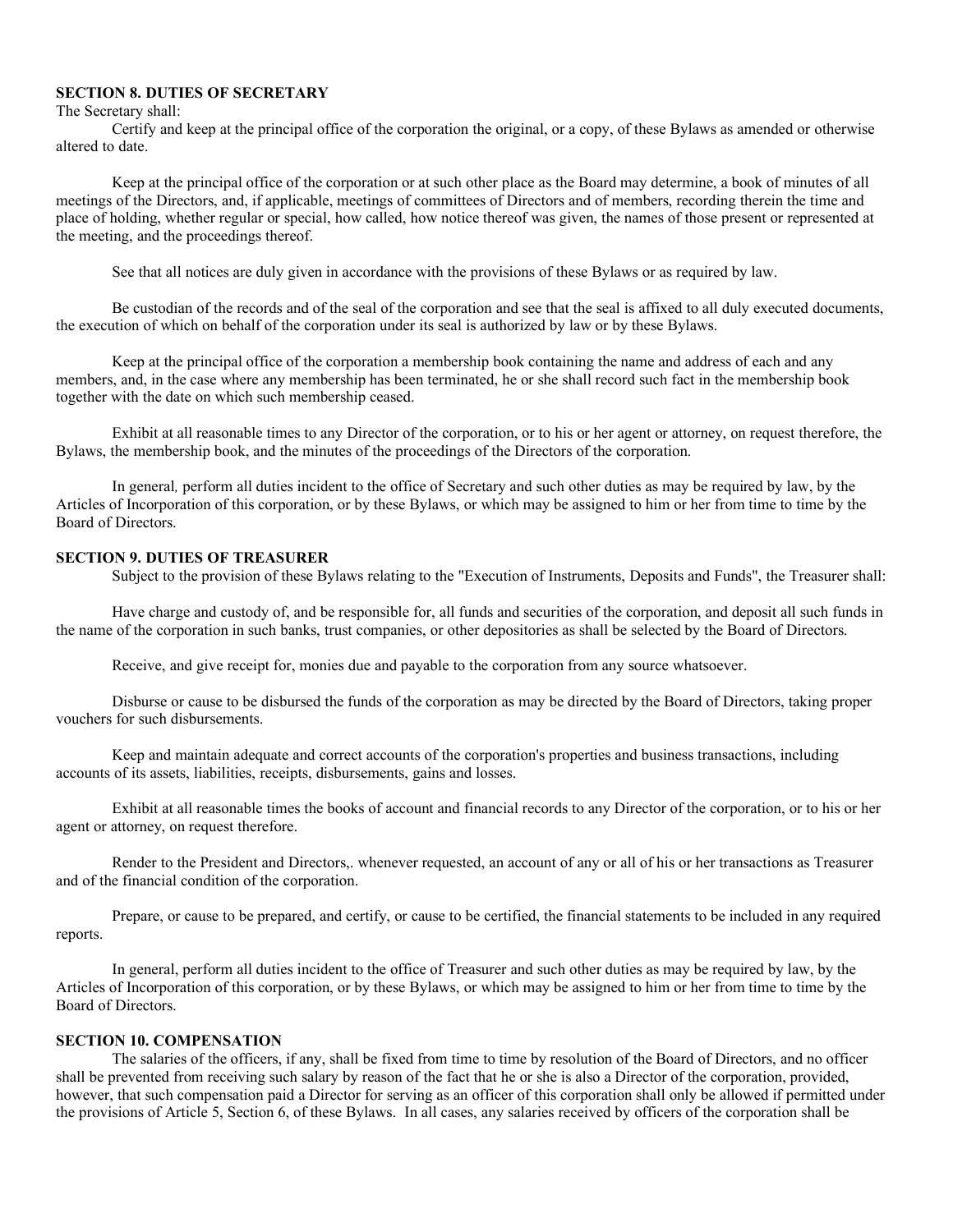reasonable and given in return for services actually rendered the corporation which relate to the performance of the charitable or public purposes of this corporation.

### **ARTICLE 7. COMMITTEES**

#### **SECTION 1. EXECUTIVE COMMITTEE**

The Board of Directors may, by a majority vote of Directors then in office, designate two (2) or more of its members (who may also be serving as officers of this corporation) to constitute an Executive Committee and delegate to such Committee any of the powers and authority of the Board in the management of the business and affairs of the corporation, except with respect to:

(a) The approval of any action which, under law or the provisions of these Bylaws, requires the approval of the members or of a majority of all the members.

(b) The filling of vacancies on the Board.

(c) The fixing of compensation of the Directors for serving on the Board or on any committee.

(d) The amendment or repeal of Bylaws or the adoption of new Bylaws.

(e) The amendment or repeal of any resolution of the Board which by its express terms is not so amendable or repealable.

(f) The appointment of committees of the Board or the members thereof.

(g) The expenditure of corporate funds to support a nominee for Director after there are more people nominated for Director than can be elected.

(h) The approval of any transaction to which this corporation is a party and in which one or more of the Directors has a material financial interest, except as expressly provided in Section 5233 (d) 13) of the California Nonprofit Public Benefit Corporation Law.

By a majority vote of its members then in office, the Board may at any time revoke or modify any or all of the authority so delegated, increase or decrease by not below two (2) the number of its members, and fill vacancies therein from the members of the Board. The Committee shall keep regular minutes of its proceedings, cause them to be filed with the corporate records, and report the same to the Board from time to time as the Board may require.

## **SECTION 2. OTHER COMMITTEES**

The corporation shall have such other committee as may from time to time be designated by resolution of the Board of Directors. Such other committees may consist of persons who are not also members of the Board. These additional committees shall act in an advisory capacity only to the Board and shall be clearly titled as "advisory" committees.

## **SECTION 3. MEETINGS AND ACTION OF COMMITTEES**

Meetings and action of committees shall be governed by, noticed, held and taken in accordance with the provisions of these Bylaws concerning meetings of the Board of Directors, with such changes in the context of such Bylaw provisions as are necessary to substitute the committee and its members for the Board of Directors and its members, except that the time for regular meetings of committees may be fixed by resolution of the Board of Directors or by the committee. The time for special meetings of committees may also be fixed by the Board of Directors. The Board of Directors may also adopt rules and regulations pertaining to the conduct of meetings of committees to the extent that such rules and regulations are not inconsistent with the provisions of these Bylaws.

## **ARTICLE 8. EXECUTION OF INSTRUMENTS, DEPOSITS AND FUNDS**

## **SECTION 1. EXECUTION OF INSTRUMENTS**

The Board of Directors, except as otherwise provided in these Bylaws, may by resolution authorize any officer or agent of the corporation to enter into any contract or execute and deliver any instrument in the name of and on behalf of the corporation,and any such authority may be general or confined to specific instances. Unless so authorized, no officer, agent, or employee shall have any power or authority to bind the corporation by any contract or engage mentor to pledge its credit or to render it liable monetarily for any purpose or in any amount.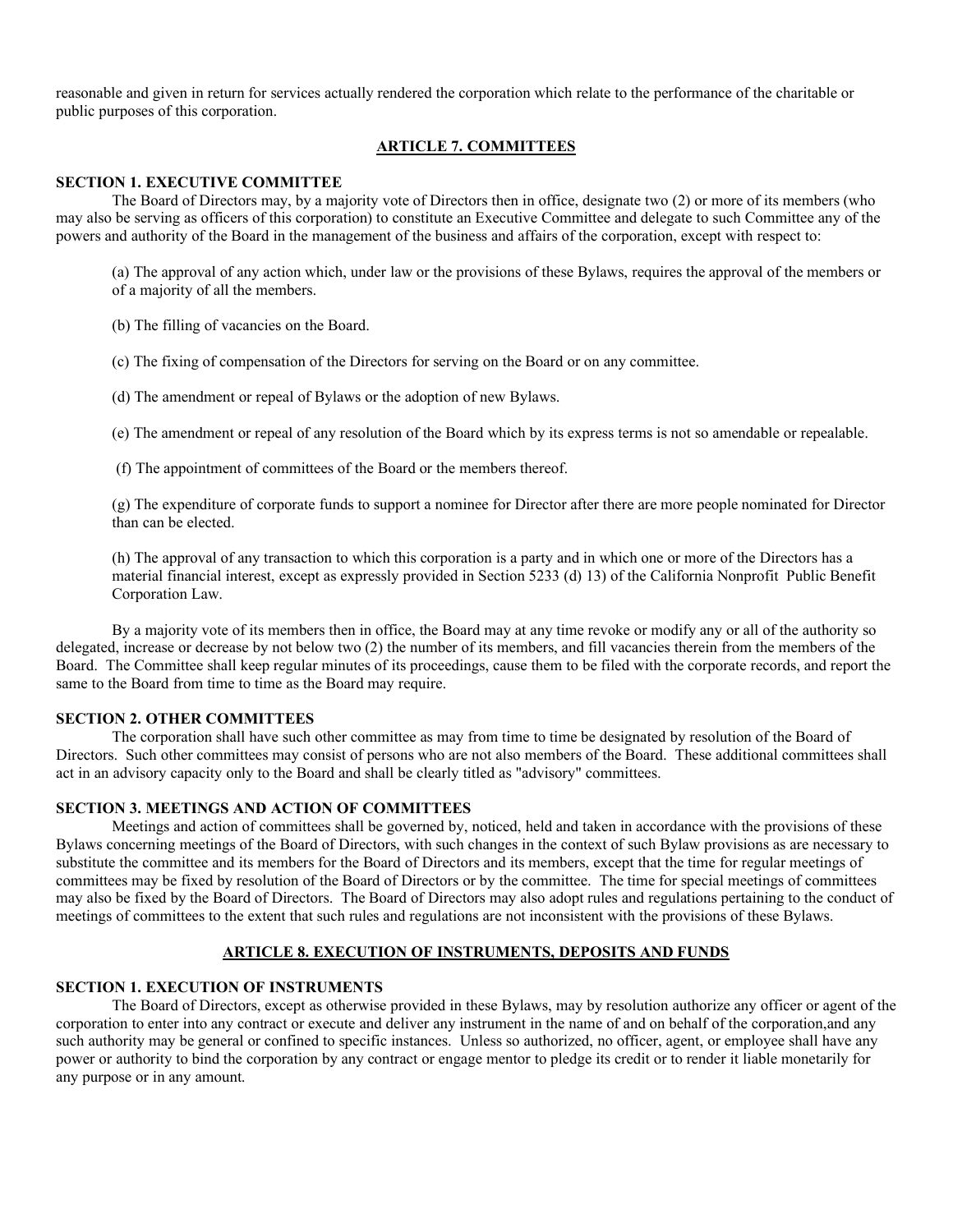### **SECTION 2. CHECKS AND NOTES**

Except as otherwise specifically determined by resolution of the Board of Directors, or as otherwise required by law, checks, drafts, promissory notes, orders for payment of money, and other evidence of indebtedness of the corporation shall be signed by the Treasurer and countersigned by the President of the corporation.

## **SECTION 3. DEPOSITS**

All funds of the corporation shall be deposited from time to time to the credit of the corporation in such banks, trust companies, or other depositories as the Board of Directors may select.

### **SECTION 4. GIFTS**

The Board of Directors may accept on behalf of the corporation any contribution, gift, bequest or devise for the charitable or public purposes of this corporation.

## **ARTICLE 9. CORPORATE RECORDS, REPORTS AND SEAL**

## **SECTION 1. MAINTENANCE OF CORPORATE RECORDS**

The corporation shall keep at its principal office *in* the State of California:

(a) Minutes of all meetings of Directors, committees of the Board and, if this corporation has members, of all meetings of members, indicating the time and place of holding such meetings, whether regular or special, how called, the notice given, and the names of those present and the proceedings thereof.

(b) Adequate and correct books and records of account, including accounts of its properties and business transactions and accounts of its assets, liabilities, receipts, disbursements, gains and losses.

(c) A record of its members, if any, indicating their names and addresses and, if applicable, the class of membership held by each member and the termination date of any membership.

(d) A copy of the corporation's Articles of Incorporation and Bylaws as amended to date, which shall be open to inspection by the members, if any, of the corporation at all reasonable times during office hours.

#### **SECTION 2. CORPORATE SEAL**

The Board of Directors may adopt, use, and at will alter, a corporate seal. Such seal shall be kept at the principal office of the corporation. Failure to affix the seal to corporate instruments, however, shall not affect the validity of any such instrument.

## **SECTION 3. DIRECTORS' INSPECTION RIGHTS**

Every Director shall have the absolute right at any reasonable time to inspect and copy all books, records and documents of every kind and to inspect the physical properties of the corporation.

### **SECTION 4. MEMBERS' INSPECTION RIGHTS**

If the corporation has any members, then each and every member shall have the following inspection rights, for a purpose reasonably related to such person's interest as a member:

(a) To inspect and copy the record of all member's names, addresses and voting rights, at reasonable times, upon five (5) business days' prior written demand on the corporation, which demand shall state the purpose for which the inspection rights are requested.

(b) To obtain from the Secretary of the corporation, upon written demand and payment of a reasonable charge, a list of the names, addresses and voting rights of those members entitled to vote for the election of Directors as of the most recent record date for which the list has been compiled or as of the date specified by the member subsequent to the date of demand. The demand shall state the purpose for which the list is requested. The membership list shall be made available on or before the later of ten (10) business days after the demand is received or after the date specified therein as of which the list is to be compiled.

(c) To inspect at any reasonable time the books, records, or minutes of proceedings of the members or of the Board or committees of the Board, upon written demand on the corporation by the member, for a purpose reasonably related to such person's interests as a member.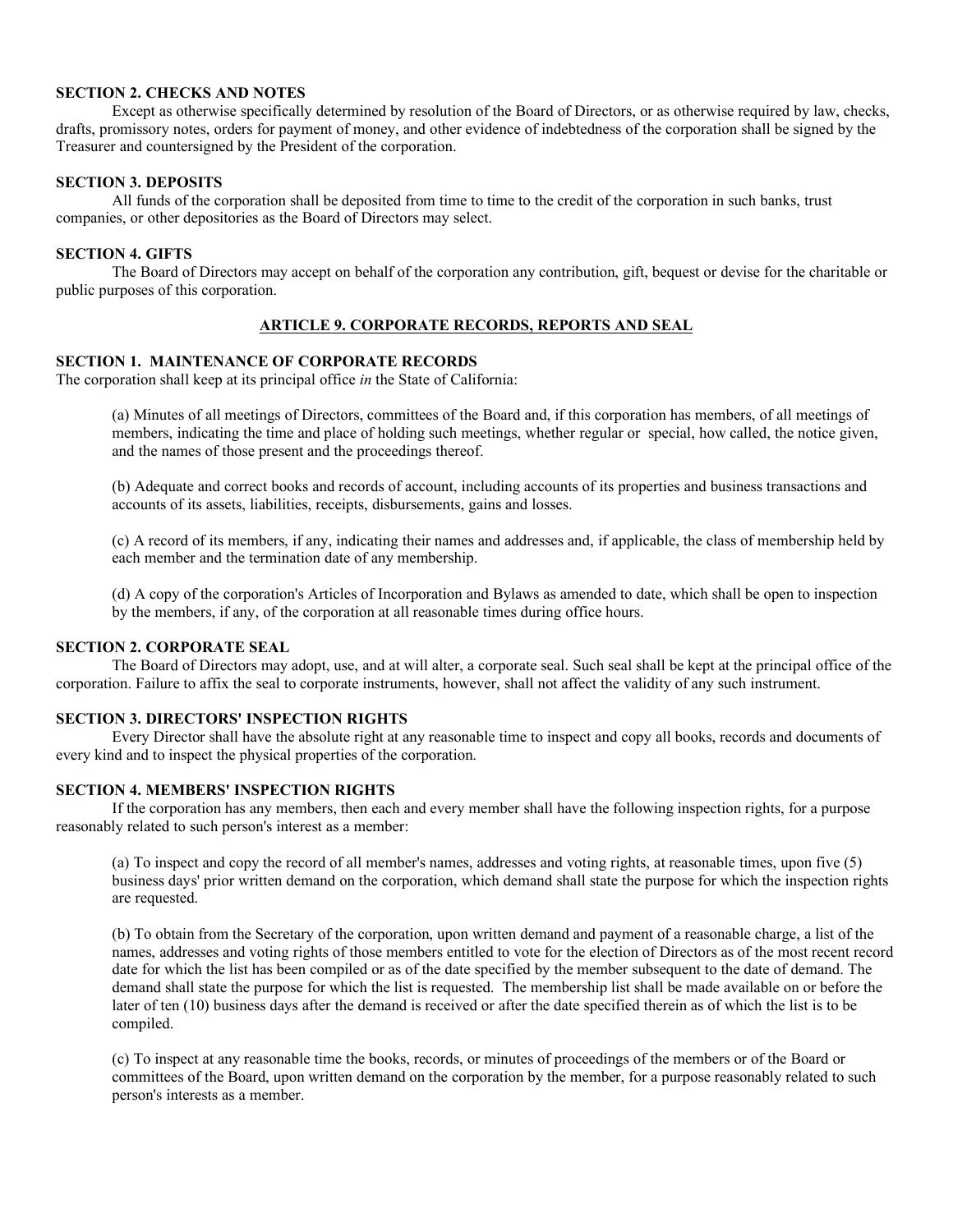# **SECTION 5. RIGHT TO COPY AND MAKE EXTRACTS**

Any inspection under the provision of this Article may be made in person or by agent or attorney and the right to inspection includes the right to copy and make extracts.

### **SECTION 6. ANNUAL REPORT**

The Board shall cause an annual report to be furnished not later than one hundred twenty (120) days after the close of the corporation's fiscal year to all Directors of the corporation and, if this corporation has members, to any member who requests it in writing, which report shall contain the following information in appropriate detail:

(a) The assets and liabilities, including the trust funds, of the corporation as of the end of the fiscal year.

(b) The principal changes in assets and liabilities, including trust funds, during the fiscal year.

(c) The revenue or receipts of the corporation, both unrestricted and restricted to particular purposes, during the fiscal year.

(d) The expenses or disbursements of the corporation, for both general and restricted purposes, during the fiscal year.

(e) Any information required by Section 7 of this Article.

The annual report shall be accompanied by any report thereon of independent accountants, or, if there is no such report, the certificate of an authorized officer of the corporation that such statements were prepared without audit from the books and records of the corporation.

If this corporation has members, then, if this corporation receives TWENTY-FIVE THOUSAND DOLLARS (\$25,000), or more, in gross revenues or receipts during the fiscal year, this corporation shall automatically send the above contents, including an accompanying report from independent accountants or certification of a corporate officer, as specified by the above provisions of this Section relating to the annual report.

### **SECTION 7. ANNUAL STATEMENT OF SPECIFIC TRANSACTIONS TO MEMBERS**

This corporation shall mail or deliver to all Directors and any and all members a statement within one hundred and twenty (120) days after the close of its fiscal year which briefly describes the amount and circumstances of any indemnification or transaction of the following kind:

(a) Any transaction in which the corporation, or its parent or its subsidiary was. a party, and in which either of the following had a direct or indirect material financial interest:

(1) Any Director or officer of the corporation, or its parent or subsidiary (a mere common directorship shall not be considered a material interest); or

(2) Any holder of more than ten percent (10%) of the voting power of the corporation, its parent or its subsidiary.

The above statement need only be provided with respect to a transaction during the previous fiscal year involving more than FIFTY THOUSAND DOLLARS (\$50,000) or which was one of a number of transactions with the same person involving, in the aggregate, more than FIFTY THOUSAND DOLLARS (\$50,000).

Similarly, the statement need only be provided with respect to indemnifications or advances aggregating more than TEN THOUSAND DOLLARS (\$10,000) paid during the previous fiscal year to any Director or officer, except that no such statement need be made if such indemnification was approved by the members pursuant to Section 5237(e) (2) of the California Nonprofit Public Benefit Corporation Law.

Any statement required by this Section shall briefly describe the names of the interested persons involved in such transactions, stating each person's relationship to the corporation, the nature of such person's interest in the transaction and, where practical, the amount of such interest; provided, that in the case of a transaction with a partnership of which such person is a partner, only the interest of the partnership need be stated.

If this corporation has any members and provides all members with an annual report according to the provisions of Section 6 of this Article, then such annual report shall include the information required by this Section.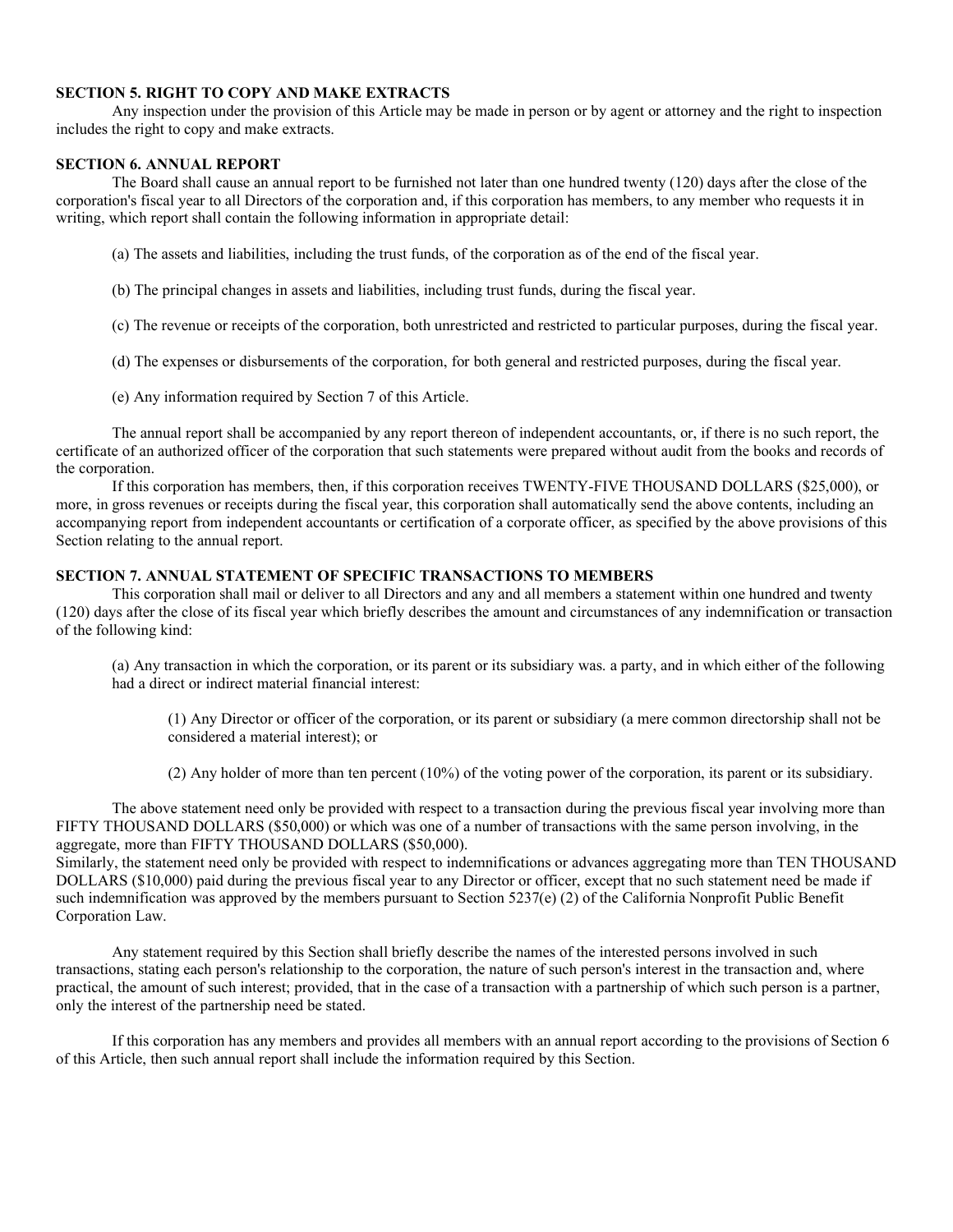# **ARTICLE 10. FISCAL YEAR**

## **SECTION 1. FISCAL YEAR OF THE CORPORATION**

The fiscal year of the corporation shall begin on the first day of July and end on the last day of June in each year.

## **ARTICLE 11. BYLAWS**

#### **SECTION 1. AMENDMENT**

Subject to any provision of law applicable to the amendment of Bylaws of public benefit nonprofit corporations, these Bylaws, or any of them, may be altered, amended, or repealed and new Bylaws adopted as follows:

(a) Subject to the power of the members to change or repeal these Bylaws under Section 5150 of the Corporations Code, by approval of the Board of Directors unless the Bylaw amendment would materially and adversely affect the rights of members as to voting or transfer, provided, however, a Bylaw specifying or changing the fixed number of Directors of the corporation, the maximum or minimum number of Directors, or changing from a fixed to variable Board or vice versa, may not be adopted, amended, or repealed except as provided in subparagraph (b) of this Section; or

(b) By approval of the members of this corporation.

## **ARTICLE 12. AMENDMENT OF ARTICLES**

## **SECTION 1. AMENDMENT OF ARTICLES BEFORE ADMISSION OF MEMBERS**

Before any members have been admitted to the corporation, any amendment of the Articles of Incorporation may be adopted by approval of the Board of Directors.

## **SECTION 2. AMENDMENT OF ARTICLES AFTER ADMISSION OF MEMBERS**

After members, if any, have been admitted to the corporation, amendment of the Articles of Incorporation may be adopted by the approval of the Board of Directors and by approval of the members of this corporation.

### **SECTION 3. CERTAIN AMENDMENTS**

Notwithstanding the above sections of this article, this corporation shall not amend its Articles of Incorporation to alter any statement which appears in the original Articles of Incorporation and of the names and address of the first Directors of the corporation nor the name and address of its initial agent, except to correct an error in such statement or to delete either statement after the corporation has filed a "Statement by a Domestic Non-Profit Corporation" pursuant to Section 6210 of the California Nonprofit Corporation Law.

## **ARTICLE 13. PROHIBITION AGAINST SHARING CORPORATE PROFITS AND ASSETS**

## **SECTION 1. PROHIBITION AGAINST SHARING CORPORATE PROFITS AND ASSETS**

No member, Director, officer, employee, or other person connected with this corporation, or any private individual, shall receive at any time any of the net earnings or pecuniary profit from the operations of the corporation, provided, however, that this provision shall not prevent payment to any such person of reasonable compensation for services performed for the corporation in effecting any of its public or charitable purposes, provided that such compensation is otherwise permitted by these Bylaws and, is fixed by resolution of the Board of Directors; and no such person per persons shall be entitled to share in the distribution of, and shall not receive, any of the corporate assets on dissolution of the corporation. All members, if any, of the corporation shall be deemed to have expressly consented and agreed that on such dissolution or winding up of the affairs of the corporation, whether voluntarily or involuntarily, the assets of the corporation, after all debts have been satisfied, then remaining in the hands of the Board of Directors, shall be distributed as required by the Articles of Incorporation of this corporation and not otherwise.

### **WRITTEN CONSENT OF DIRECTORS ADOPTING BYLAWS**

We, the undersigned, are all of the persons named as the initial Directors in the Articles of Incorporation of the Lesbian/Gay Chorus of San Francisco, a California nonprofit corporation, and pursuant to the authority granted to the Directors by these Bylaws to take action by unanimous written consent without a meeting, consent to, and hereby do, adopt the foregoing Bylaws, consisting of 13 pages, as the Bylaws of this corporation.

 $\mathcal{L}_\text{max}$  and  $\mathcal{L}_\text{max}$  and  $\mathcal{L}_\text{max}$  and  $\mathcal{L}_\text{max}$ 

Dated: